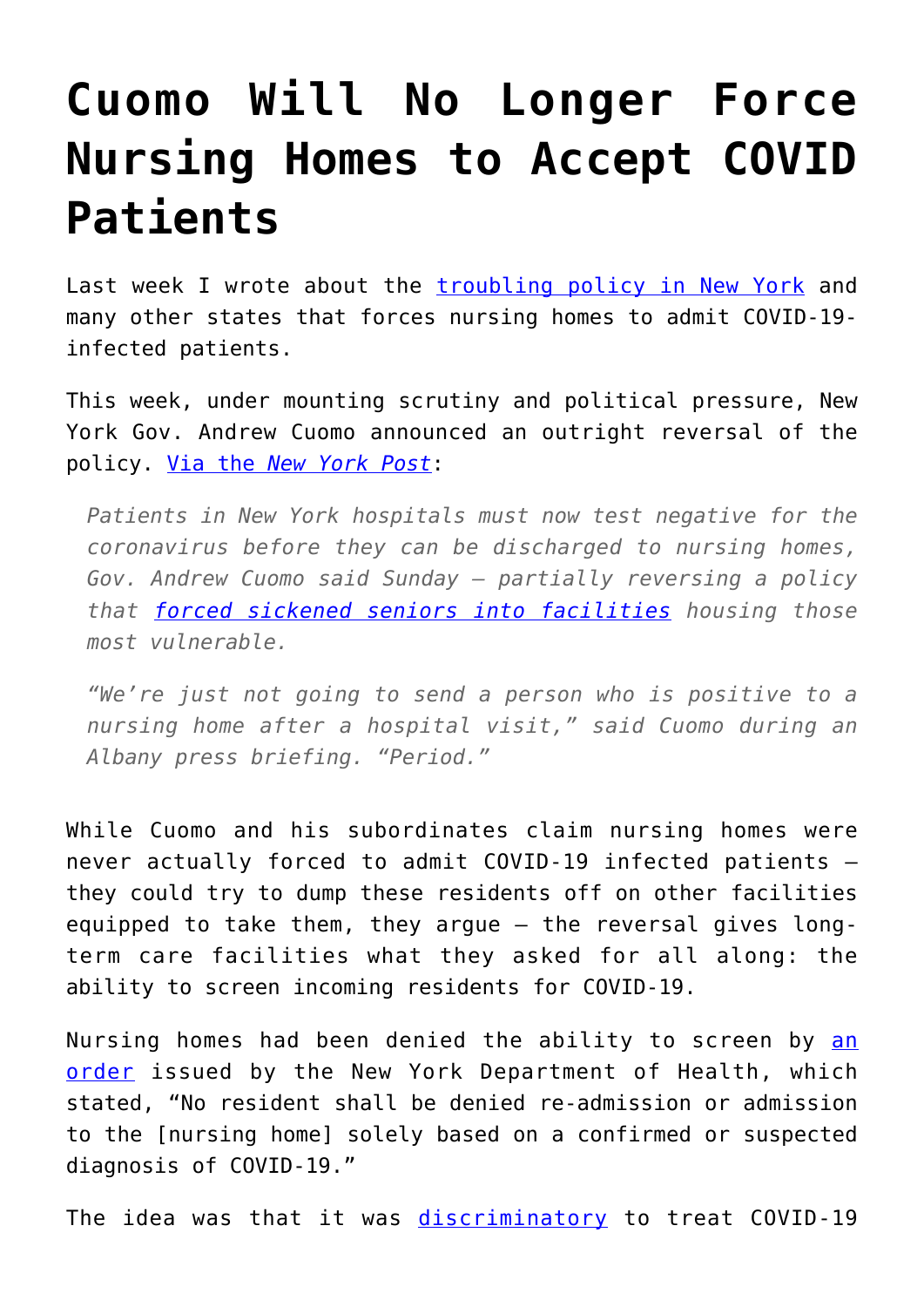residents any differently than non-infected residents. But this is madness – the whole purpose of a quarantine is to discriminate the healthy from the sick so we can keep them separated and reduce spread of illness.

A policy that prohibits nursing homes from screening residents for COVID-19 infection is, to be blunt, incredibly foolish and dangerous. But I've [already explained](https://fee.org/articles/how-states-turned-nursing-homes-into-slaughter-houses-by-forcing-them-to-admit-discharged-covid-19-patients/) the thinking behind such policies. In light of Cuomo's reversal, a different question needs to be asked: *What prompted the 180?*

One might suggest that Cuomo reversed course when he saw the results of the policy. But this doesn't appear to be the case.

On Sunday, Cuomo was still defending his state's handling of the novel coronavirus, pointing out that a relatively low percentage of New York's 21,478 coronavirus [deaths](https://www1.nyc.gov/site/doh/covid/covid-19-data.page) – 5,300, according to media [reports](https://www.nbcnewyork.com/news/local/cuomo-reverses-nursing-home-directive-to-take-covid-19-patients-requires-more-staff-testing/2410533/) – occurred in nursing homes.

"Whatever we're doing has worked, on the facts," said Cuomo. "Look at how many residents we have in nursing homes, look at the percentage of our deaths in our nursing homes vis-a-vis other states, we're down by like number 34."

Cuomo is not wrong that New York has a much lower rate of nursing home deaths than most states. In many states, nursing home deaths account for a much higher percentage of COVID-19 fatalities.

My state of Minnesota, for example, [has had](https://www.fox9.com/news/minnesota-covid-19-deaths-increase-to-591-nearly-80-percent-in-long-term-care-facilities) 591 COVID-19 deaths, 472 of which were nursing home residents. That's *80 percent*. New Hampshire and Pennsylvania are [not far behind](https://www.kff.org/health-costs/issue-brief/state-data-and-policy-actions-to-address-coronavirus/) in terms of percentages (72 percent and 70 percent, respectively). In most states, nursing home residents account for [about a third](https://www.npr.org/sections/coronavirus-live-updates/2020/05/09/853182496/for-most-states-at-least-a-third-of-covid-19-deaths-are-in-long-term-care-facili) of COVID-19 fatalities.

So Cuomo is correct that, based on the best data we have right now, New York State's nursing home population does not appear to have been hit particularly hard, on a per capita basis.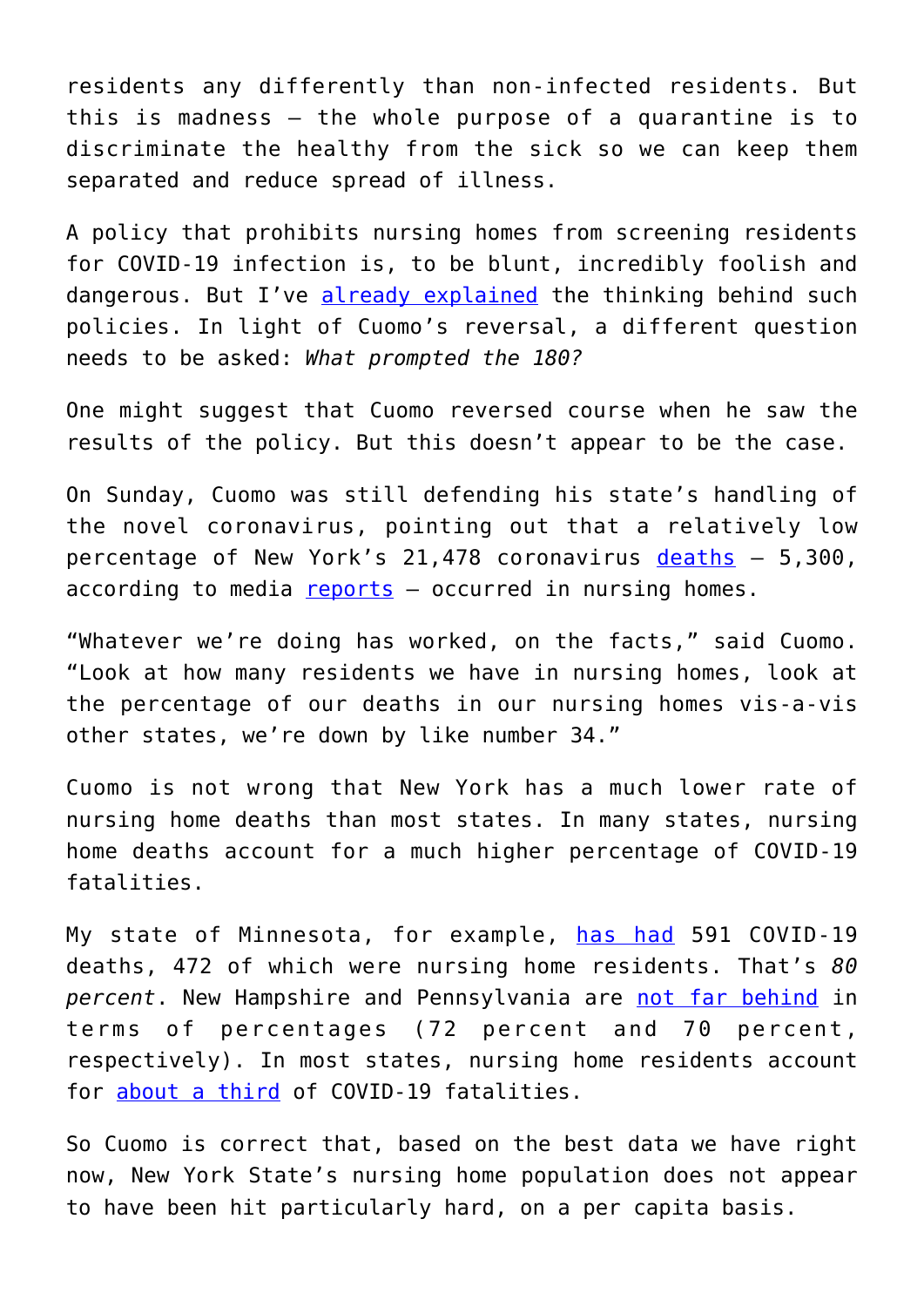This doesn't change, of course, the fact that Cuomo's policy was incredibly reckless. Nor does it explain why Cuomo changed his policy if he believed it was prudent and working.

So, again, why did Cuomo change course?

The answer, it would seem, is that Cuomo's order had become politically inexpedient. Once Cuomo's nursing home order became a lightning rod and began to draw headlines [like this,](https://www.buckscountycouriertimes.com/news/20200501/states-ordered-nursing-homes-to-take-covid-19-residents-thousands-died-how-it-happened) he decided to jettison the rule he'd defended weeks earlier when he said, "That is the rule, and that is the regulation, and [nursing homes] have to comply with it."

From a purely political perspective, one can give Cuomo credit. He saw his order was unpopular and chose not to die on that proverbial hill. On the other hand, his about-face exposes the problem with empowering politicians and bureaucracies with broad regulatory and police powers. Which brings me back to F.A. Hayek's "[knowledge problem,](https://en.wikipedia.org/wiki/Local_knowledge_problem)" which asserts that the data necessary for rational economic planning lies with individual actors, and thus exists outside the knowledge of a single governing authority.

As the Nobel Prize-winning economist observed, [I noted last](https://fee.org/articles/how-states-turned-nursing-homes-into-slaughter-houses-by-forcing-them-to-admit-discharged-covid-19-patients/?utm_source=zapier&fbclid=IwAR0LpVn2fxujSG1Ec7Sd3BW34zRoKK4Gu4xg9nndWXttFaLzcnKZkSRc1h0) [week,](https://fee.org/articles/how-states-turned-nursing-homes-into-slaughter-houses-by-forcing-them-to-admit-discharged-covid-19-patients/?utm_source=zapier&fbclid=IwAR0LpVn2fxujSG1Ec7Sd3BW34zRoKK4Gu4xg9nndWXttFaLzcnKZkSRc1h0) the problem with trying to centrally plan economies and other complex social orders is that central planners cannot possibly access, comprehend, and weigh the vast amount of information relevant to their sweeping decisions.

This, alas, does not stop them from trying. When these interventions create problems, however, these problems often are unseen, at least initially. Moreover, the people who actually see and experience the problems first hand have little recourse. Only rarely do these market distortions and abrogations of liberty reach a level where political figures and bureaucracies must react to them.

This is the primary reason governments generally, and bureaucracies specifically, [are inherently inefficient.](https://fee.org/articles/the-inherent-inefficiency-of-government-bureaucracy/) As the